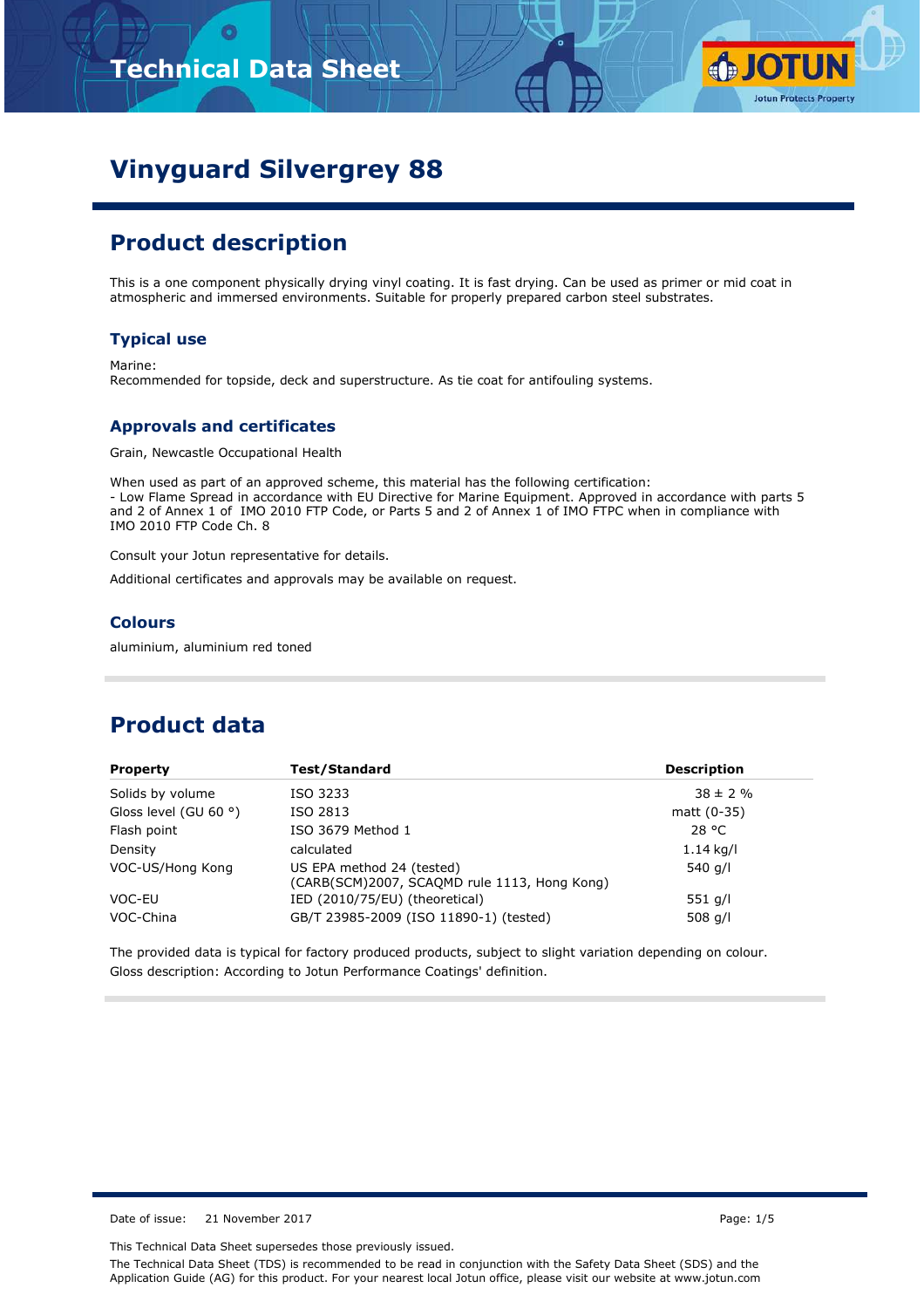

### **Film thickness per coat**

#### **Typical recommended specification range**

| Dry film thickness         |                                | 35 - 100 um |  |
|----------------------------|--------------------------------|-------------|--|
| Wet film thickness         |                                | 95 - 260 um |  |
| Theoretical spreading rate | $10.9 - 3.8$ m <sup>2</sup> /l |             |  |

### **Surface preparation**

To secure lasting adhesion to the subsequent product all surfaces shall be clean, dry and free from any contamination.

#### **Surface preparation summary table**

|                  | <b>Surface preparation</b>                                       |                                                                  |  |
|------------------|------------------------------------------------------------------|------------------------------------------------------------------|--|
| <b>Substrate</b> | Minimum                                                          | Recommended                                                      |  |
| Carbon steel     | St 2 (ISO 8501-1)                                                | Sa 2½ (ISO 8501-1)                                               |  |
| Coated surfaces  | Clean, dry and undamaged compatible<br>coating (ISO 12944-4 6.1) | Clean, dry and undamaged compatible<br>coating (ISO 12944-4 6.1) |  |

## **Application**

#### **Application methods**

The product can be applied by

| Spray:  | Use air spray or airless spray.                                                                                                        |
|---------|----------------------------------------------------------------------------------------------------------------------------------------|
| Brush:  | Recommended for stripe coating and small areas. Care must be taken to achieve the<br>specified dry film thickness.                     |
| Roller: | May be used for small areas. Not recommended for first primer coat. Care must be taken<br>to achieve the specified dry film thickness. |

#### **Product mixing**

Single pack

Date of issue: 21 November 2017 Page: 2/5

This Technical Data Sheet supersedes those previously issued.

The Technical Data Sheet (TDS) is recommended to be read in conjunction with the Safety Data Sheet (SDS) and the Application Guide (AG) for this product. For your nearest local Jotun office, please visit our website at www.jotun.com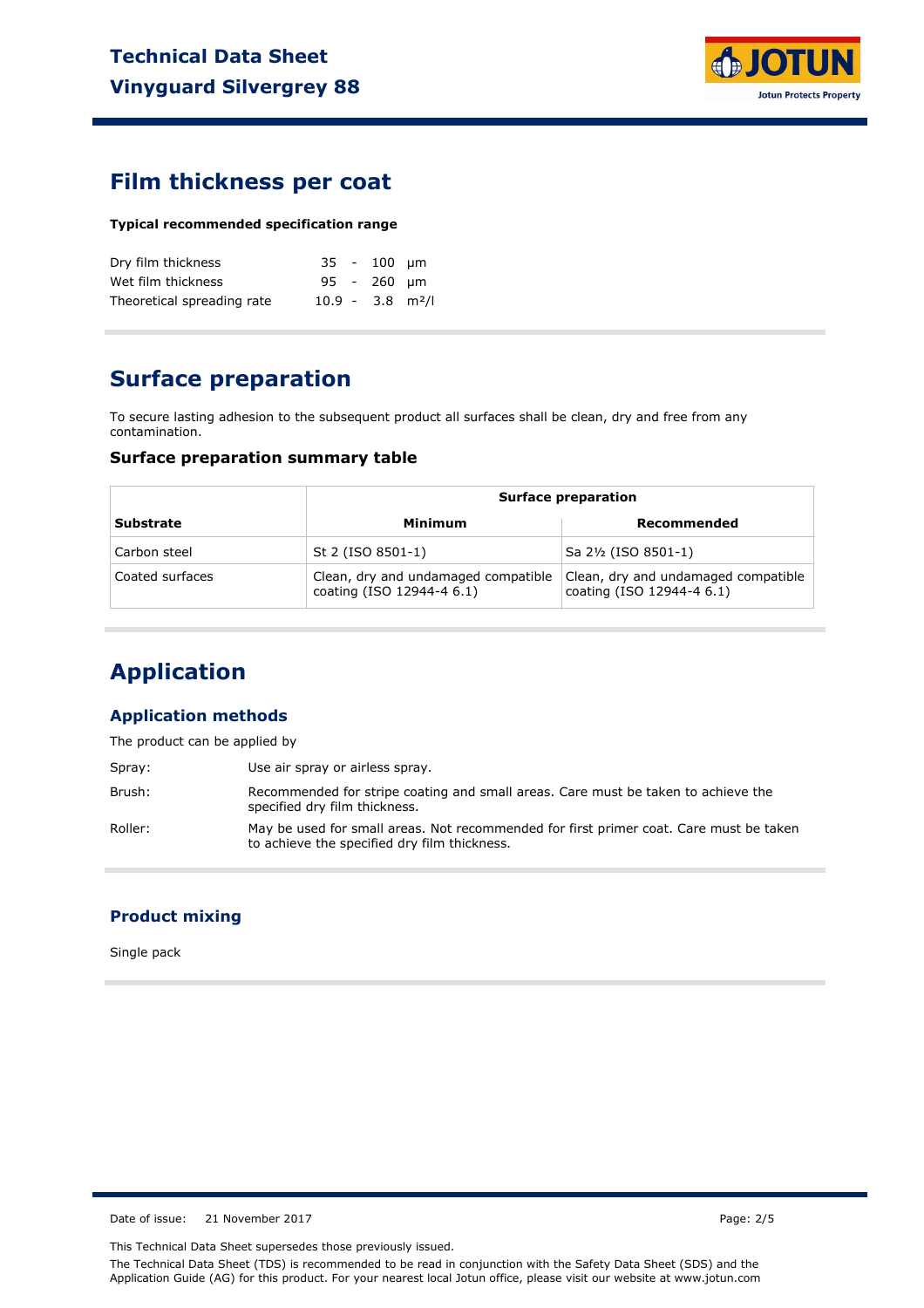

#### **Thinner/Cleaning solvent**

| Thinner: | Jotun Thinner No. 7 |
|----------|---------------------|
|          |                     |

#### **Guiding data for airless spray**

| Nozzle tip (inch/1000):       | 17-23            |
|-------------------------------|------------------|
| Pressure at nozzle (minimum): | 150 bar/2100 psi |

## **Drying and Curing time**

| Substrate temperature     |     | $5^{\circ}$ C $10^{\circ}$ C $23^{\circ}$ C $40^{\circ}$ C |     |  |
|---------------------------|-----|------------------------------------------------------------|-----|--|
| Surface (touch) dry       |     | 30 min 20 min 15 min 10 min                                |     |  |
| Walk-on-dry               |     | 4h 3h 2h 1.5h                                              |     |  |
| Dry to over coat, minimum | 4 h | 3h 2h                                                      | 2 h |  |

For maximum overcoating intervals, refer to the Application Guide (AG) for this product.

Drying and curing times are determined under controlled temperatures and relative humidity below 85 %, and at average of the DFT range for the product.

Surface (touch) dry: The state of drying when slight pressure with a finger does not leave an imprint or reveal tackiness.

Walk-on-dry: Minimum time before the coating can tolerate normal foot traffic without permanent marks, imprints or other physical damage.

Dry to over coat, minimum: The shortest time allowed before the next coat can be applied.

### **Heat resistance**

|                     | Temperature       |                |  |
|---------------------|-------------------|----------------|--|
|                     | <b>Continuous</b> | Peak           |  |
| Dry, atmospheric    | 60 °C             | -              |  |
| Immersed, sea water | 40 °C             | 50 $\degree$ C |  |

Peak temperature duration max. 1 hour.

The temperatures listed relate to retention of protective properties. Aesthetic properties may suffer at these temperatures.

Note that the coating will be resistant to various immersion temperatures depending on the specific chemical and whether immersion is constant or intermittent. Heat resistance is influenced by the total coating system. If used as part of a system, ensure all coatings in the system have similar heat resistance.

Date of issue: 21 November 2017 **Page: 3/5** 

This Technical Data Sheet supersedes those previously issued.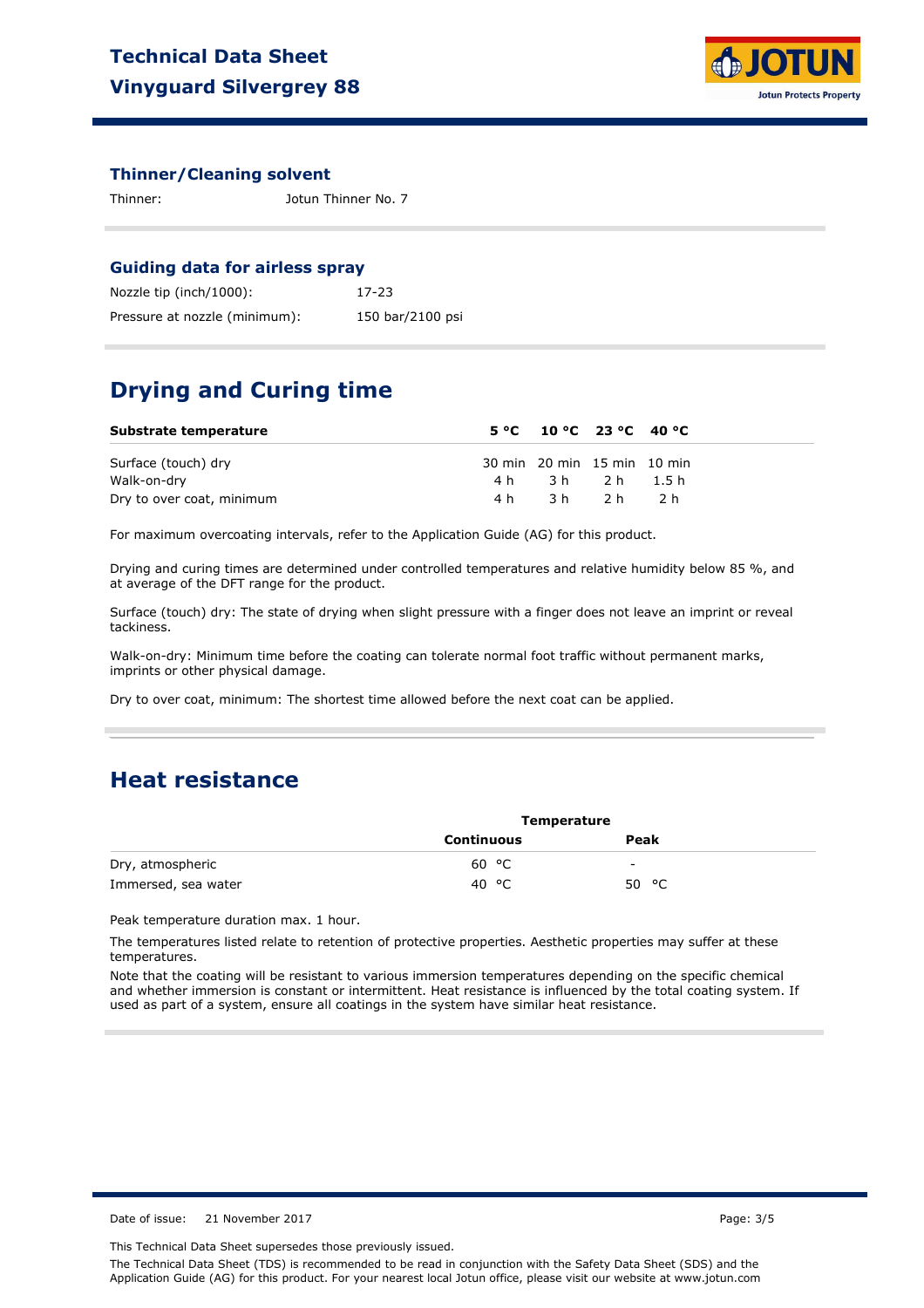

### **Product compatibility**

Depending on the actual exposure of the coating system, various primers and topcoats can be used in combination with this product. Some examples are shown below. Contact Jotun for specific system recommendation.

Previous coat: epoxy, epoxy mastic

Subsequent coat: alkyd, acrylic, antifouling system

## **Packaging (typical)**

|                         | Volume   | <b>Size of containers</b> |  |  |
|-------------------------|----------|---------------------------|--|--|
|                         | (litres) | (litres)                  |  |  |
| Vinyguard Silvergrey 88 | 20       | 20                        |  |  |

The volume stated is for factory made colours. Note that local variants in pack size and filled volumes can vary due to local regulations.

### **Storage**

The product must be stored in accordance with national regulations. Keep the containers in a dry, cool, well ventilated space and away from sources of heat and ignition. Containers must be kept tightly closed. Handle with care.

#### **Shelf life at 23 °C**

Vinyguard Silvergrey 88 48 month(s)

In some markets commercial shelf life can be dictated shorter by local legislation. The above is minimum shelf life, thereafter the paint quality is subject to re-inspection.

### **Caution**

This product is for professional use only. The applicators and operators shall be trained, experienced and have the capability and equipment to mix/stir and apply the coatings correctly and according to Jotun's technical documentation. Applicators and operators shall use appropriate personal protection equipment when using this product. This guideline is given based on the current knowledge of the product. Any suggested deviation to suit the site conditions shall be forwarded to the responsible Jotun representative for approval before commencing the work.

## **Health and safety**

Please observe the precautionary notices displayed on the container. Use under well ventilated conditions. Do not inhale spray mist. Avoid skin contact. Spillage on the skin should immediately be removed with suitable cleanser, soap and water. Eyes should be well flushed with water and medical attention sought immediately.

### **Colour variation**

Date of issue: 21 November 2017 **Page: 4/5** 

This Technical Data Sheet supersedes those previously issued.

The Technical Data Sheet (TDS) is recommended to be read in conjunction with the Safety Data Sheet (SDS) and the Application Guide (AG) for this product. For your nearest local Jotun office, please visit our website at www.jotun.com